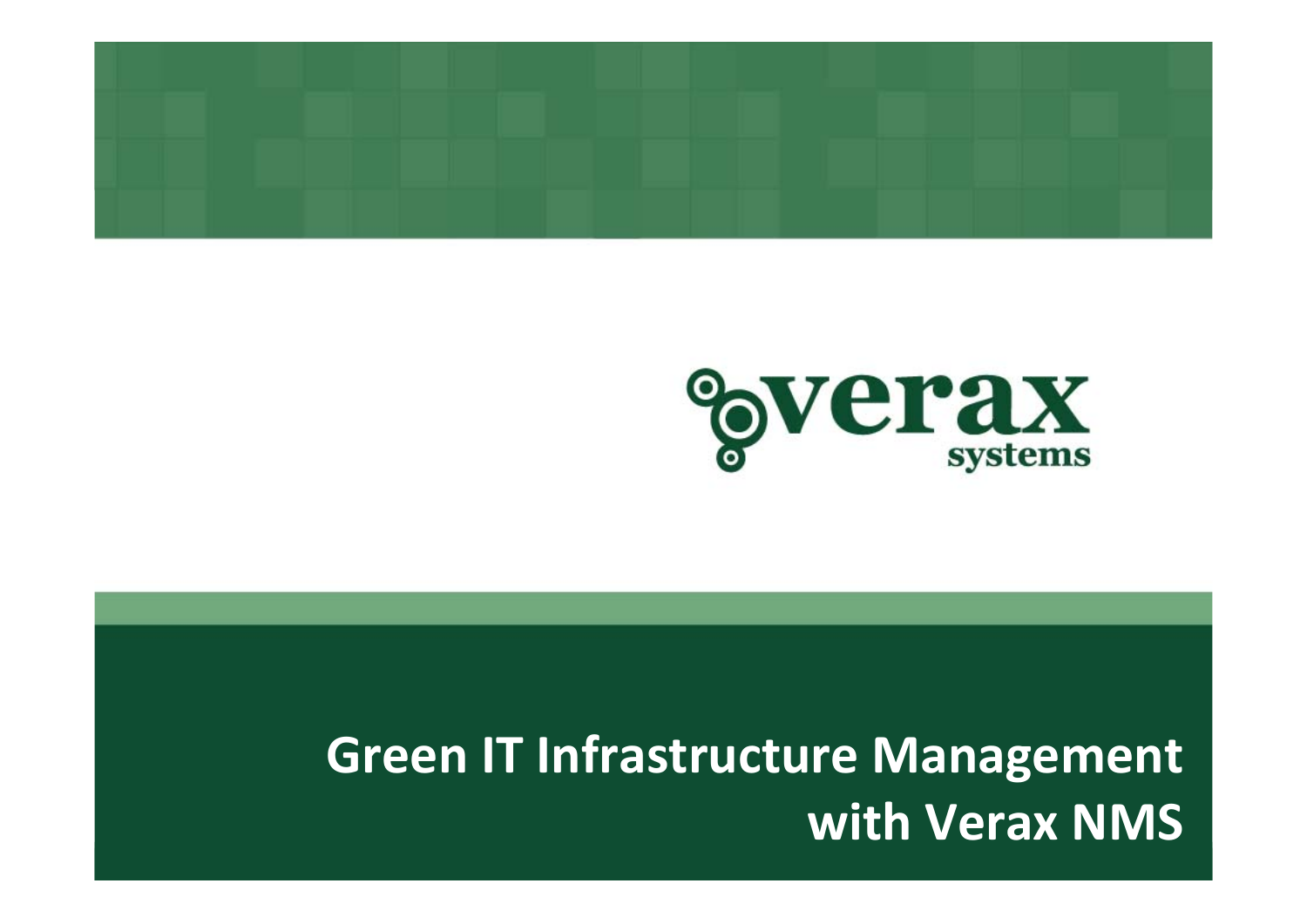

## **What makes IT consumes so much energy?**

## **How can IT optimize its energy consumption?**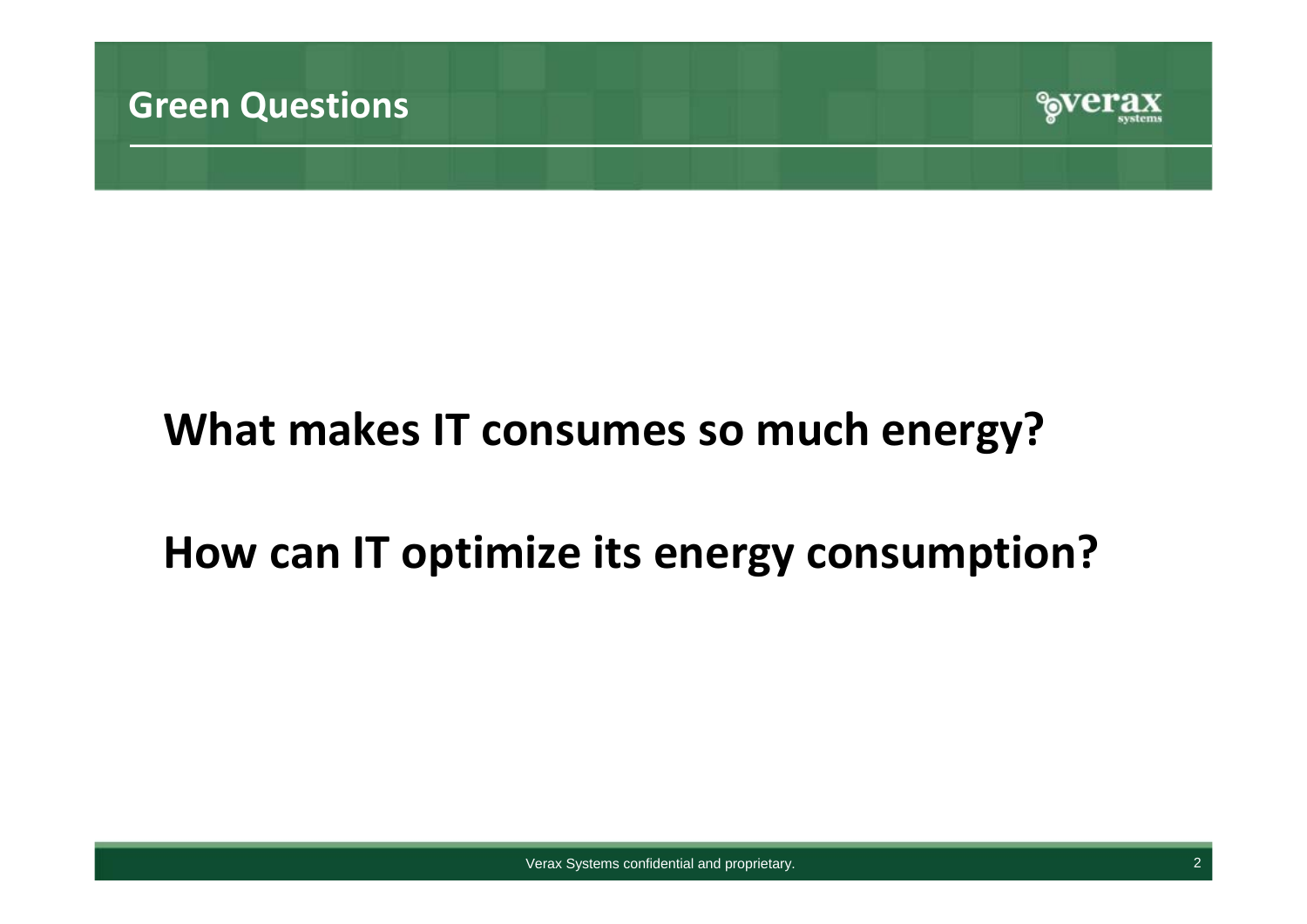#### **Sample savings**



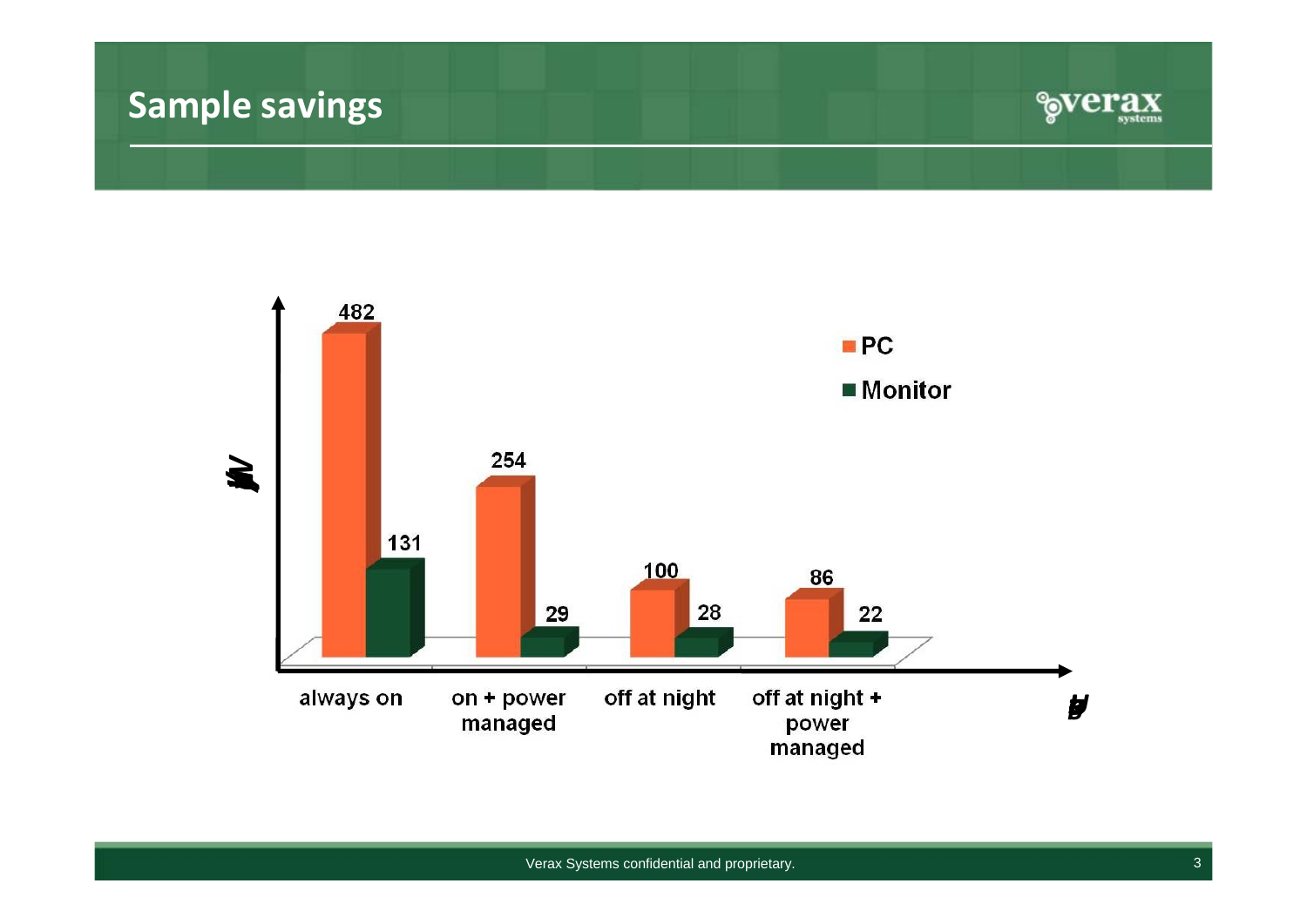#### **Green Steps**



- **Power management for unused computers**
- **Use more energy efficient computers first**
- **Optimize load distribution between servers**  $\bullet$
- **Replace suboptimal computers**
- **Optimize / replace suboptimal software**
- **Eliminate underutilized network devices**
- **React to abnormal energy consumption**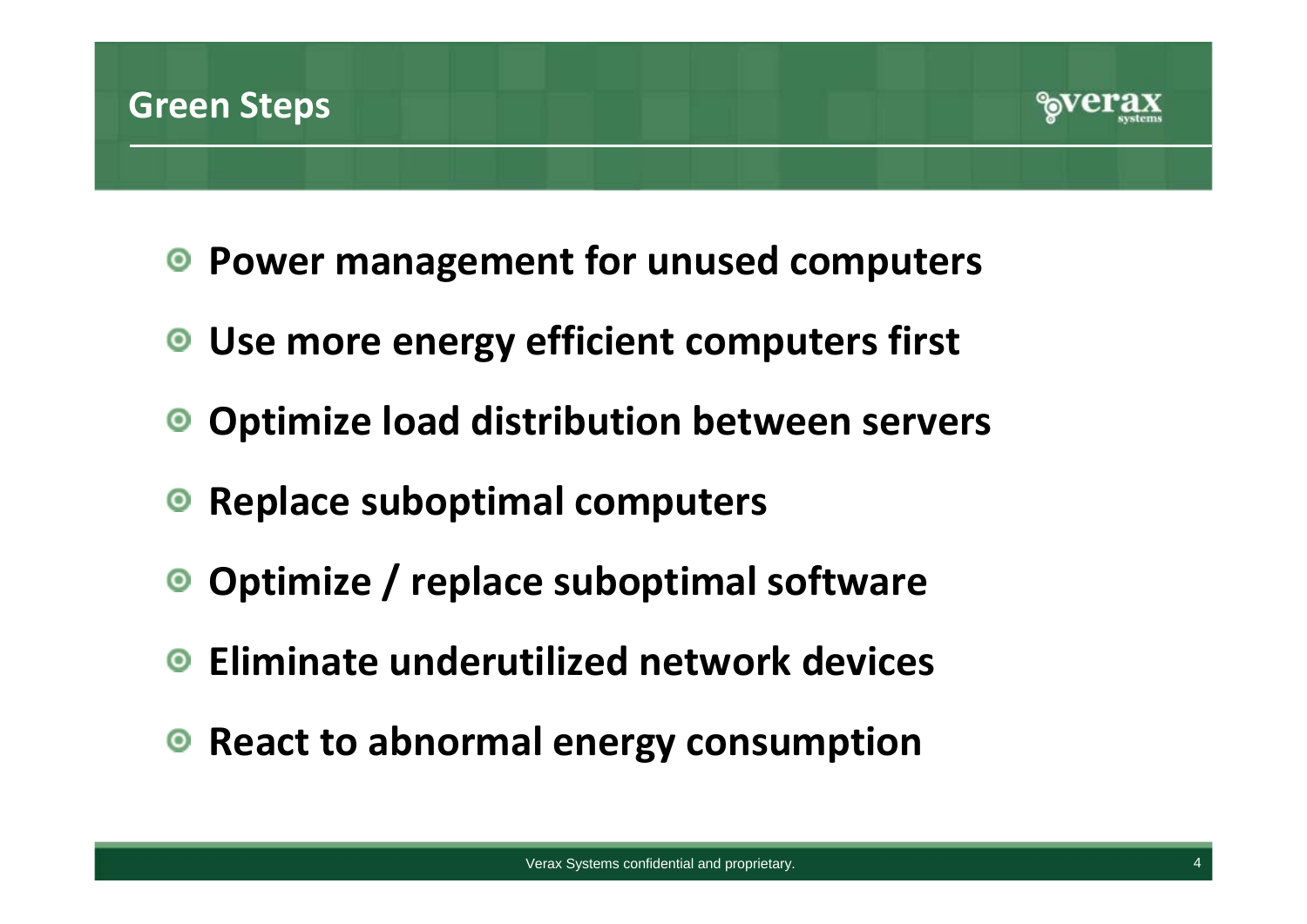

**Switch off / hibernate when unused Standby mode when inactive**

#### **Servers:**

**Based on current usage, usage record and planned / forecast usage switch active servers on, put ones ready to be used in stand‐by and switch all the rest off.**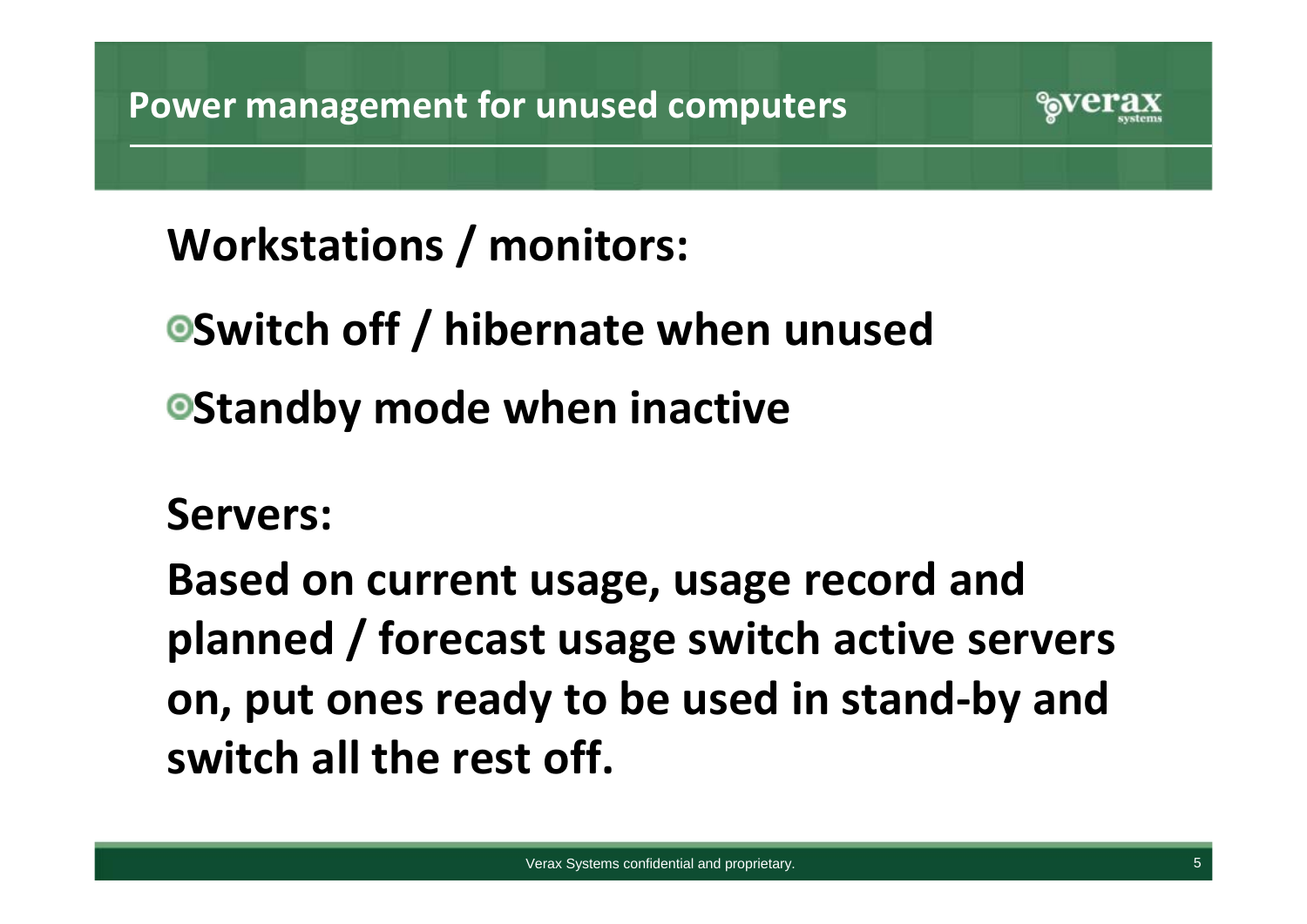#### **Which server to activate / deactivate first?**





**When deciding which sever to activate / deactivate first, use more energy efficient servers first. (Real energy efficiency examined by independent scientific institution.)**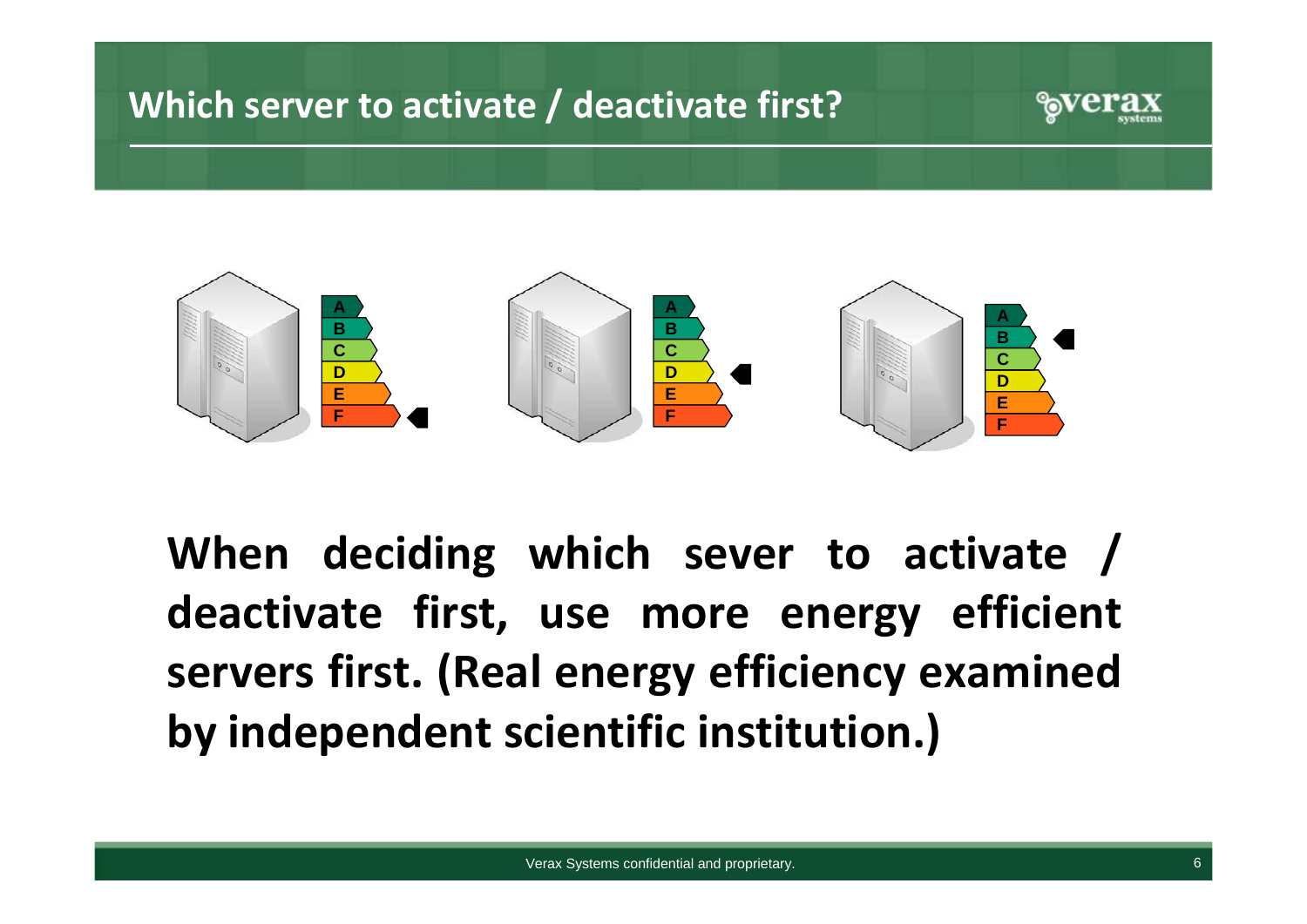**Optimize load distribution between servers based on current resource utilization, historical resource utilization and planned / forecast resource utilization taking into account the energy consumption aspects.**

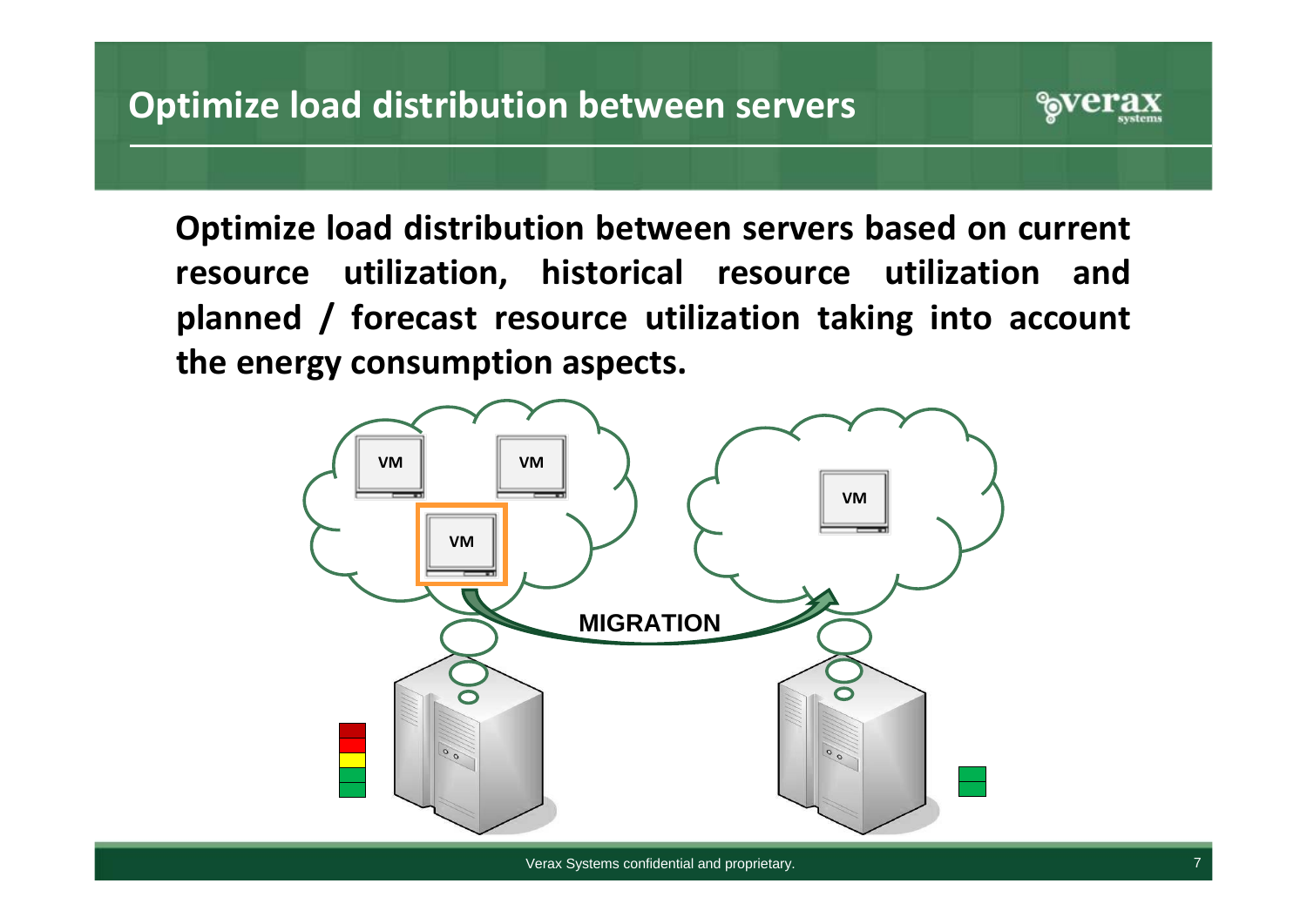

**Replace least energy efficient computers if it pays off. Simulation needed to examine the impact on the overall energy consumption. Return on investment calculated based on:**

**real energy efficiency examined by independent scientific institute,**

**required capacity,**

**usage record,**

**planned usage.**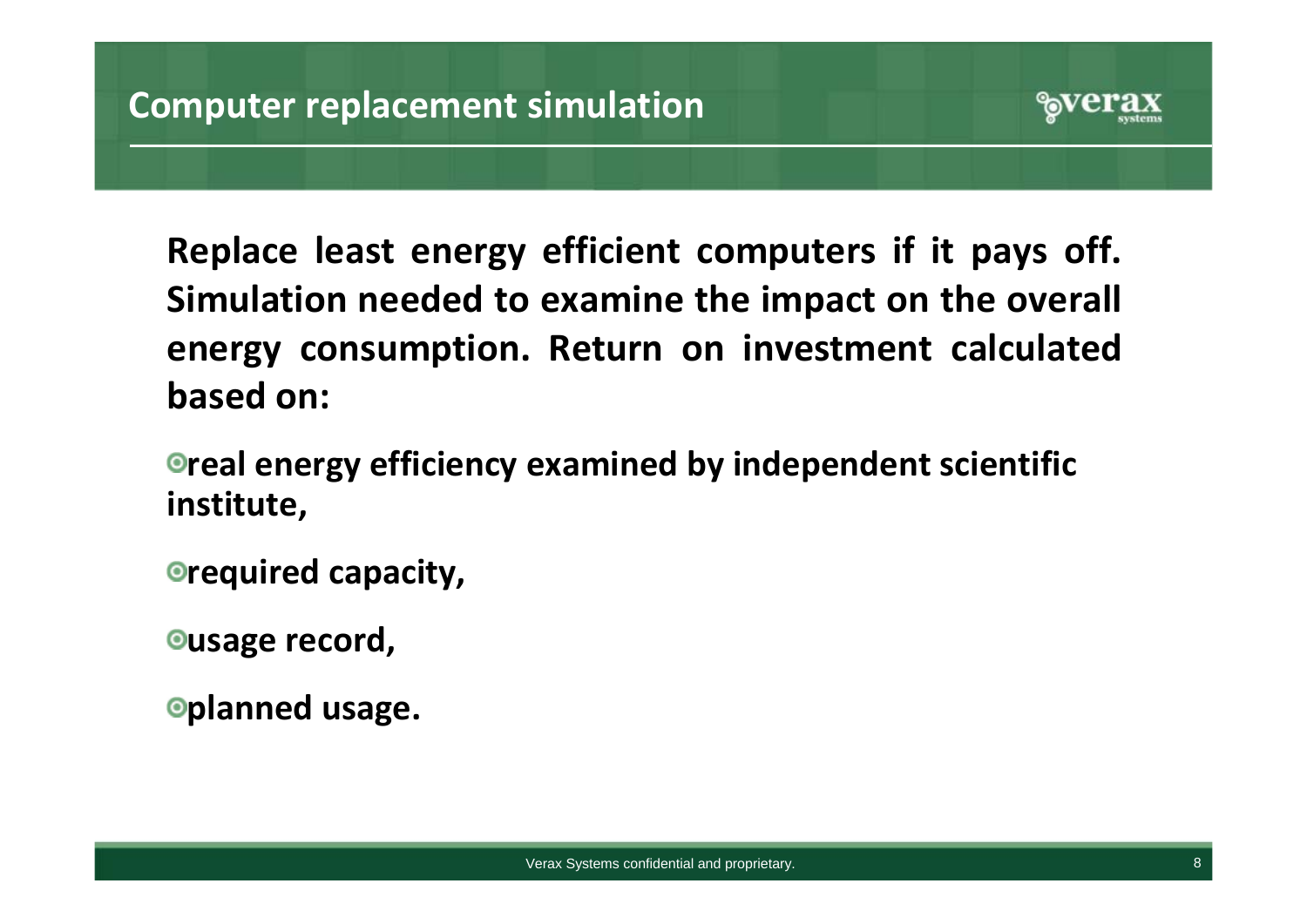

## **Monitor energy consumption on the software level, identify bottle necks and consider optimizing / replacing least efficient applications.**

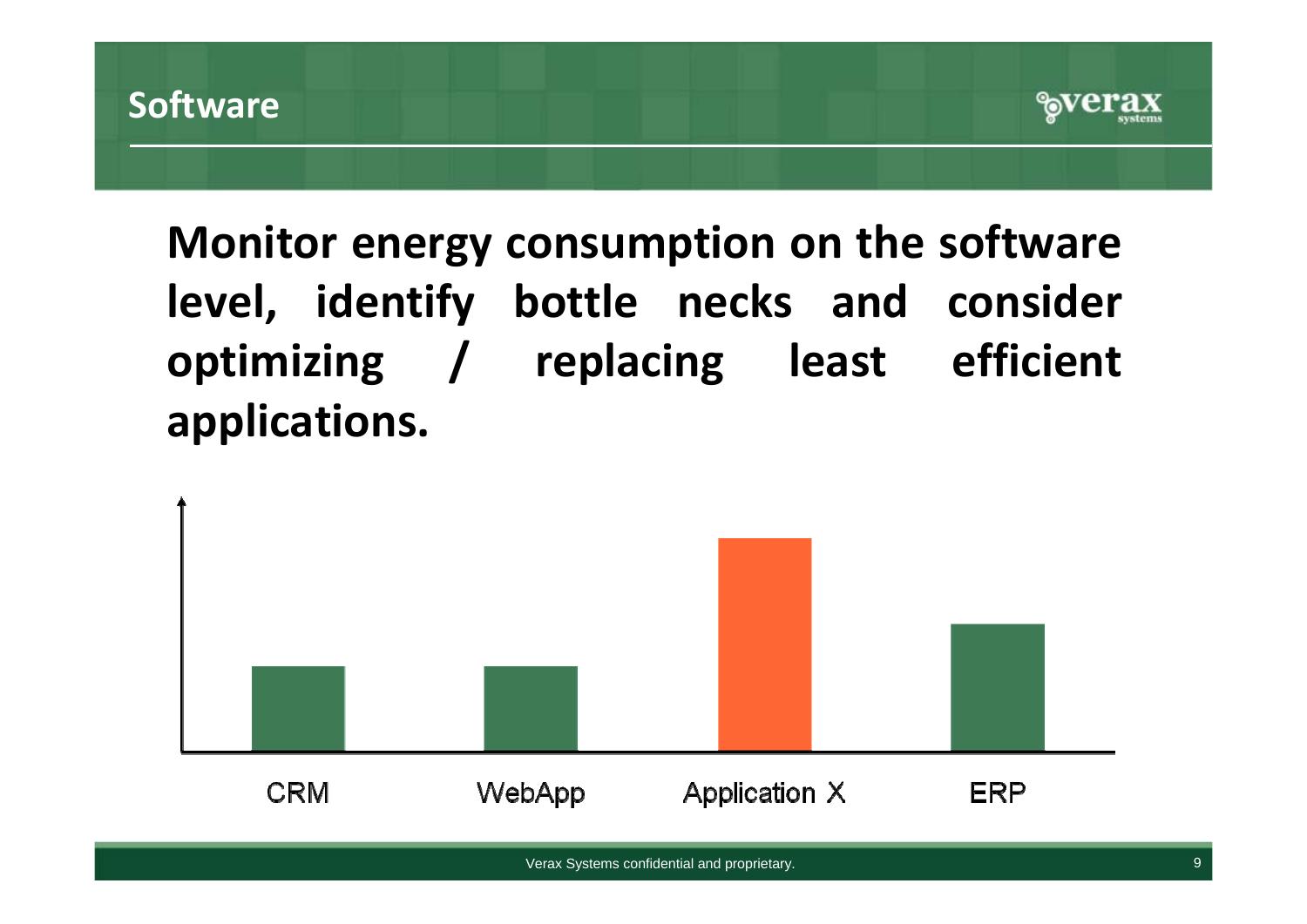

## **Monitor network devices utilization and the related energy consumption. Identify least efficient devices and consider eliminating them.**

| Location       | <b>Devices</b> | <b>Ports</b>       | <b>Used</b><br>ports | <b>Used</b><br>ports % | <b>Unused</b><br>ports | <b>Unused</b><br>ports % | <b>Total power</b><br>(kW) |                            | Power per used port (W)    |  |
|----------------|----------------|--------------------|----------------------|------------------------|------------------------|--------------------------|----------------------------|----------------------------|----------------------------|--|
| France,        | 11             | 237                | 115                  | 48                     | 131                    | 46                       | 3.6                        |                            | 36                         |  |
| <b>Germany</b> | 20             | 623                | 72                   | 42                     | 531                    | 88                       | 1.1                        |                            | 18.5                       |  |
|                |                |                    |                      |                        |                        |                          |                            |                            |                            |  |
|                |                | <b>Device name</b> |                      | <b>Description</b>     | <b>Ports</b>           | <b>Unused</b><br>ports   | <b>Unused</b><br>ports %   | <b>Device</b><br>power (W) | Power per used<br>port (W) |  |
|                |                | Berlin Switch 1    |                      | <b>ZKO-32</b>          | 100                    | 50                       | 50.1                       | 400                        | 33.33                      |  |
|                |                | Hannover Switch 3  |                      | SWW-123                | $6\phantom{1}$         | $\overline{0}$           | $\overline{0}$             | 120                        | 20                         |  |
|                |                | $\cdots$           |                      |                        |                        |                          |                            |                            |                            |  |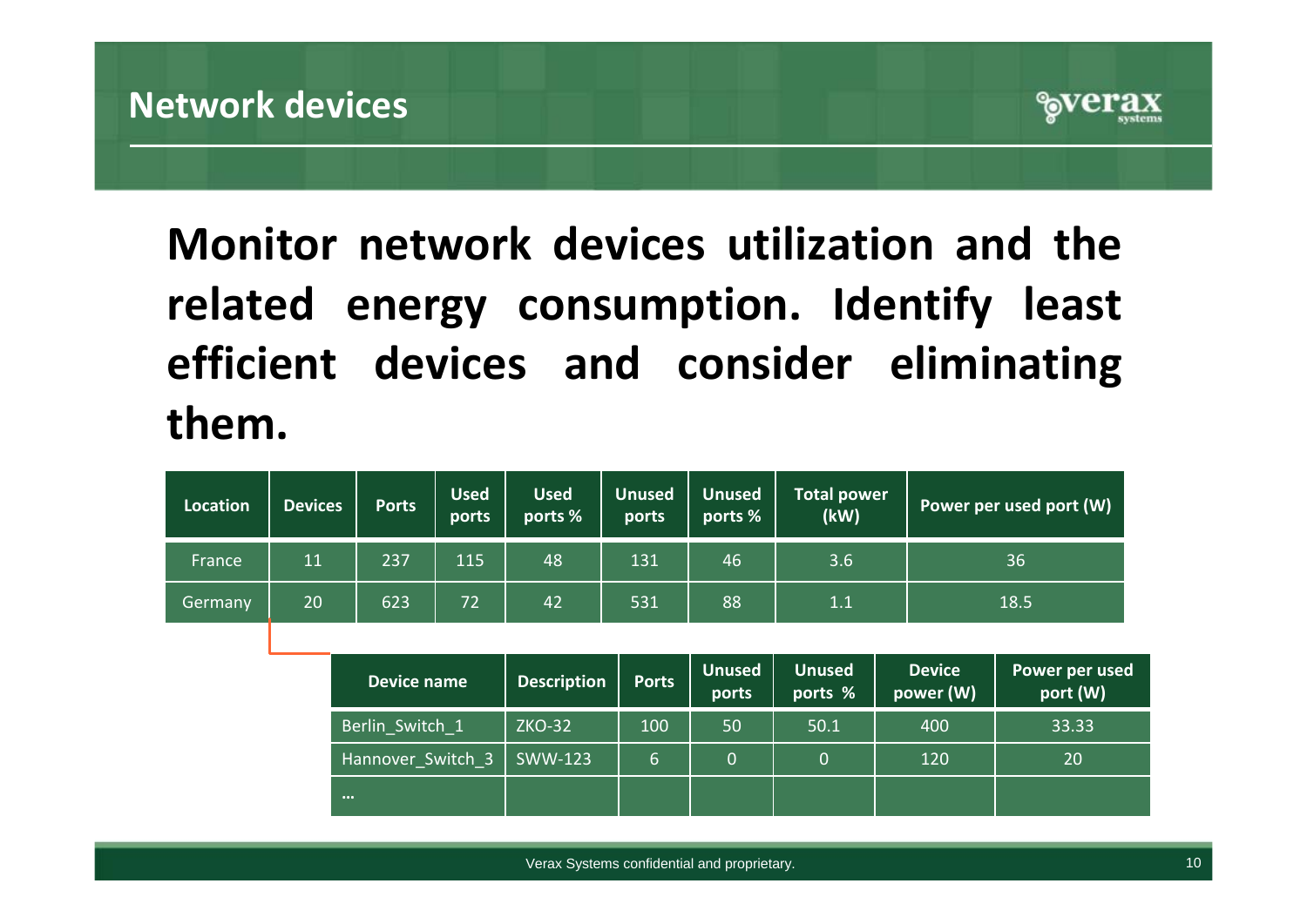### **Monitor current energy consumption, define rules for alarms in case of abnormal behavior.**

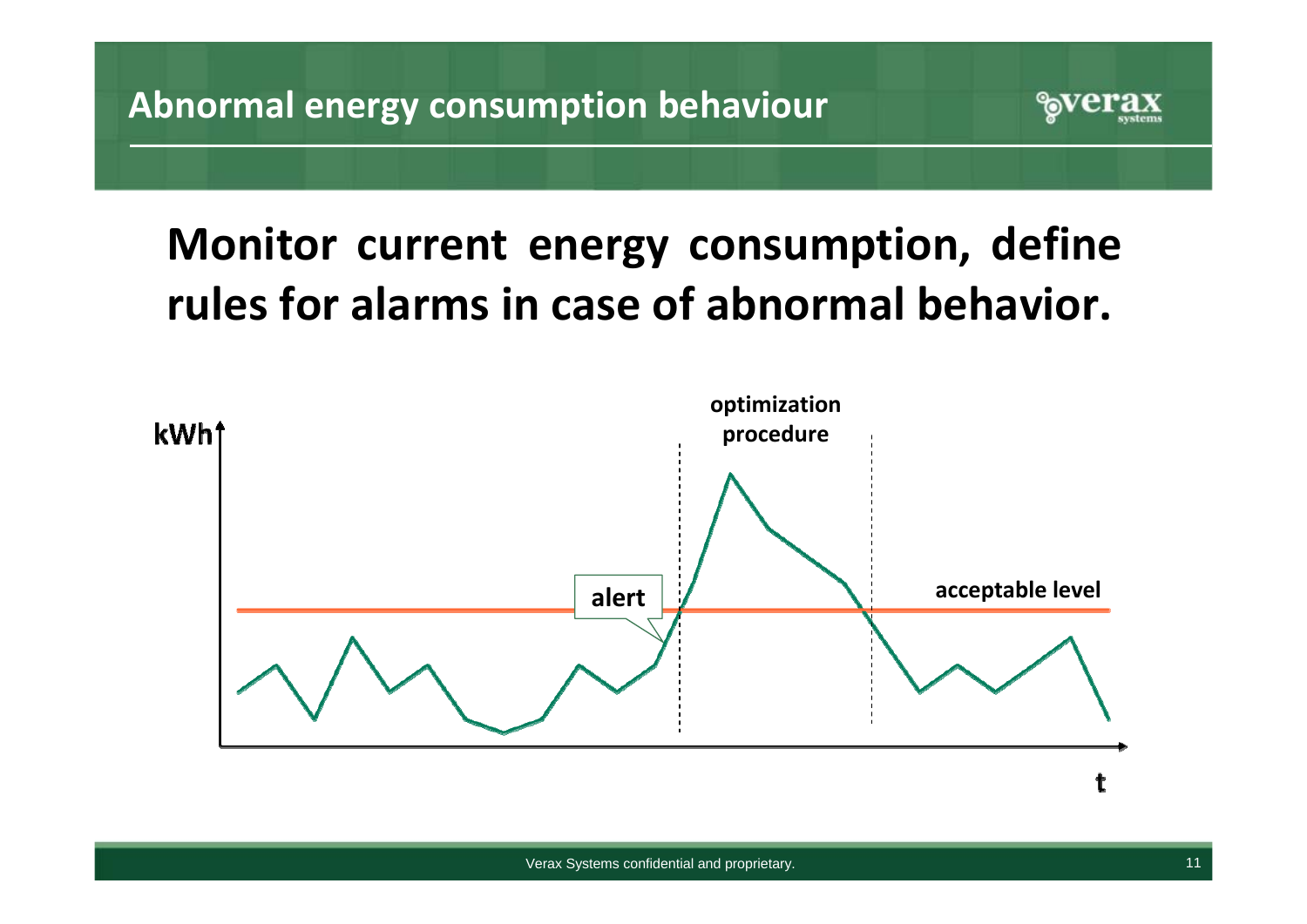#### **Green Process**



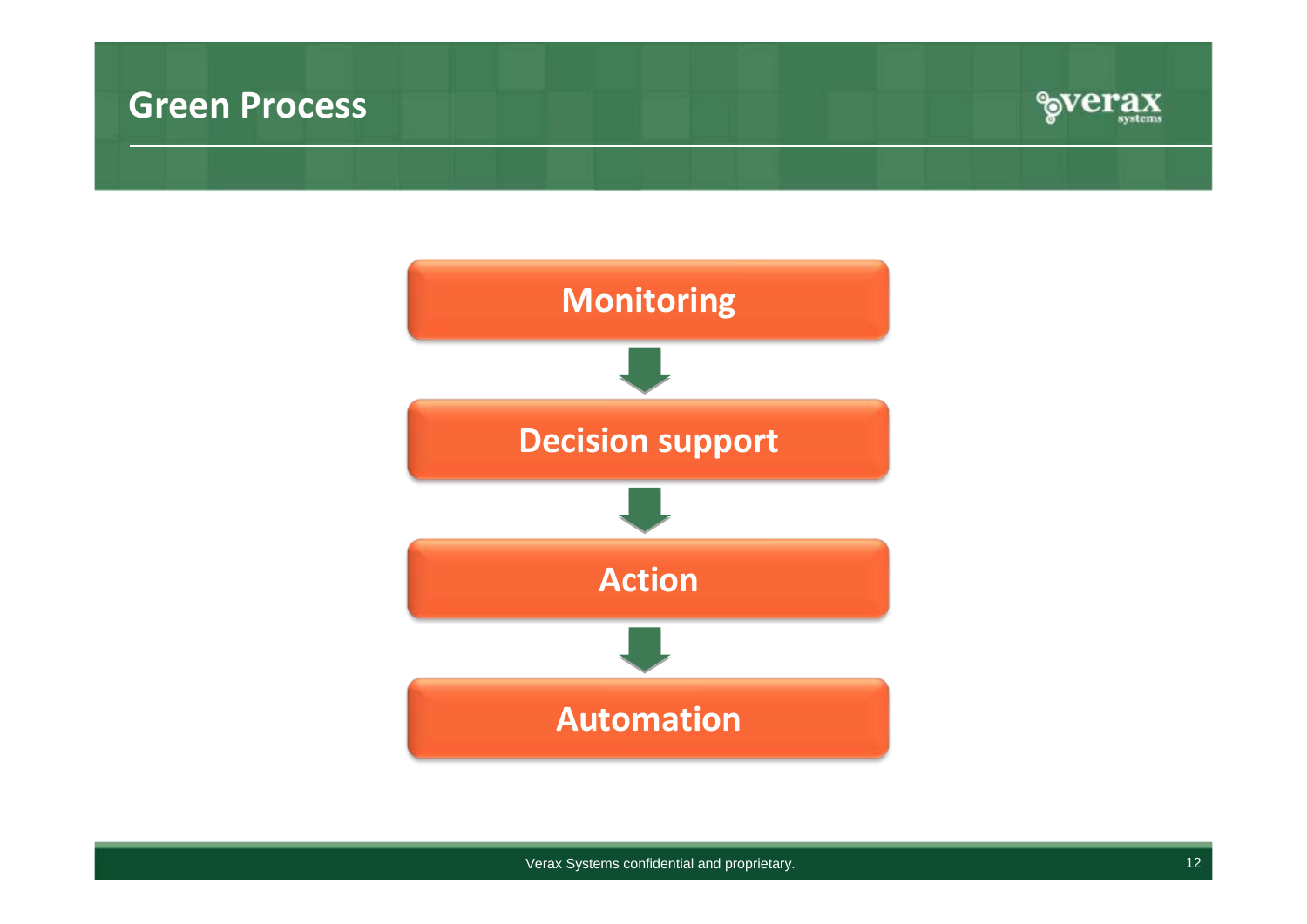#### **Monitoring**





**Energy consumption per**

**hardware elements (workstations, servers, other devices) software applications**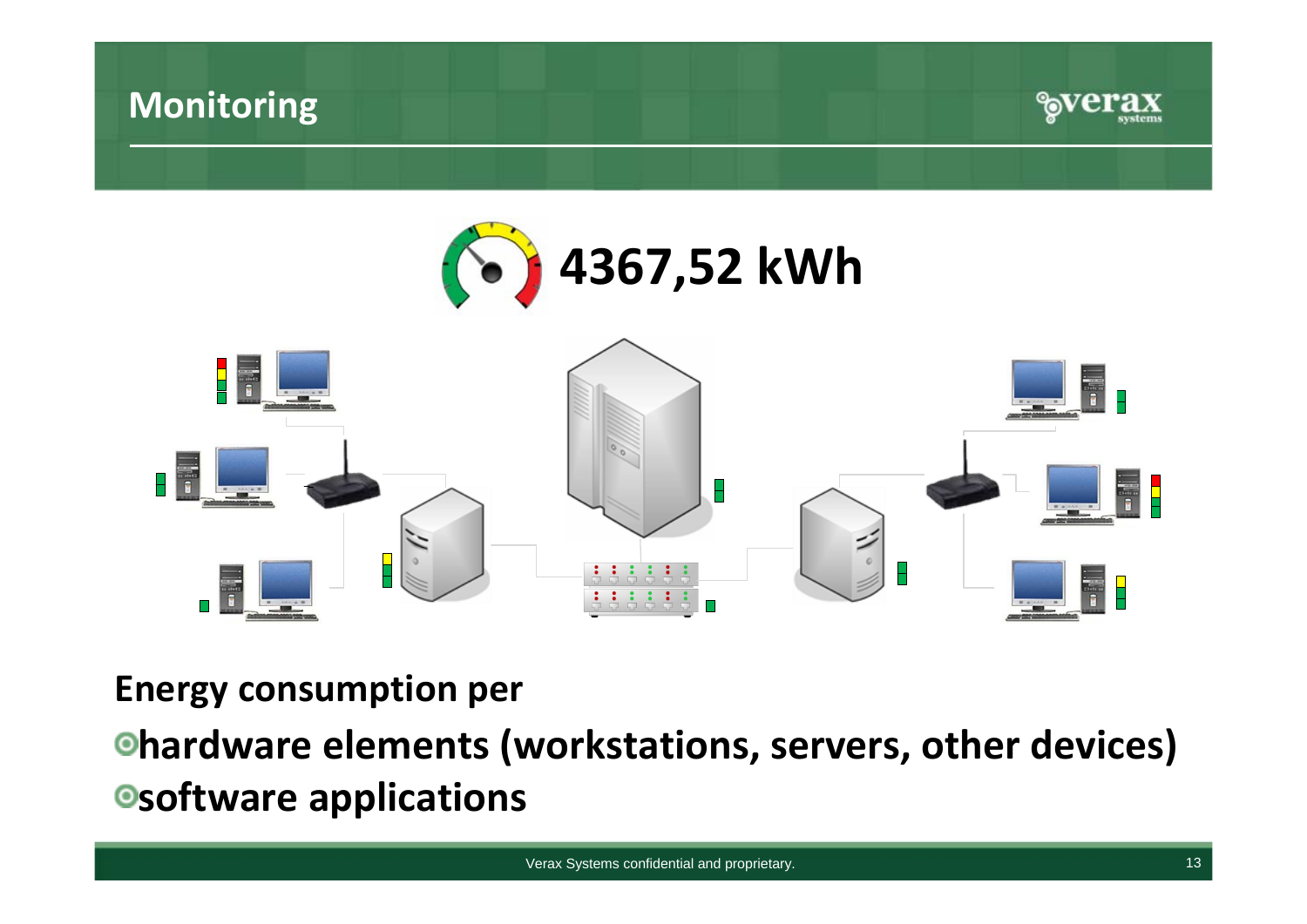#### **Decision support**



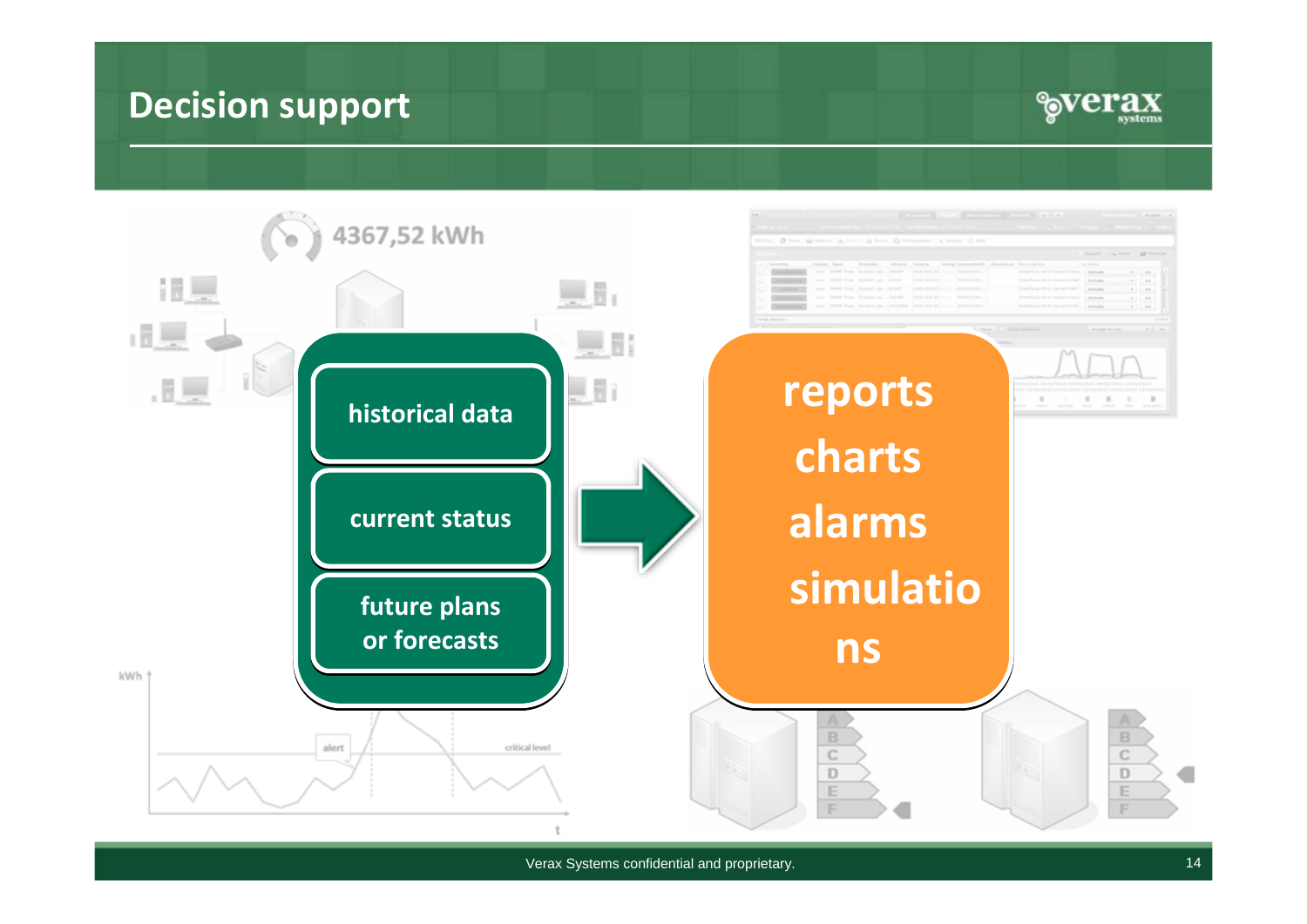#### **Action**





#### **Manage computers and other devices remotely**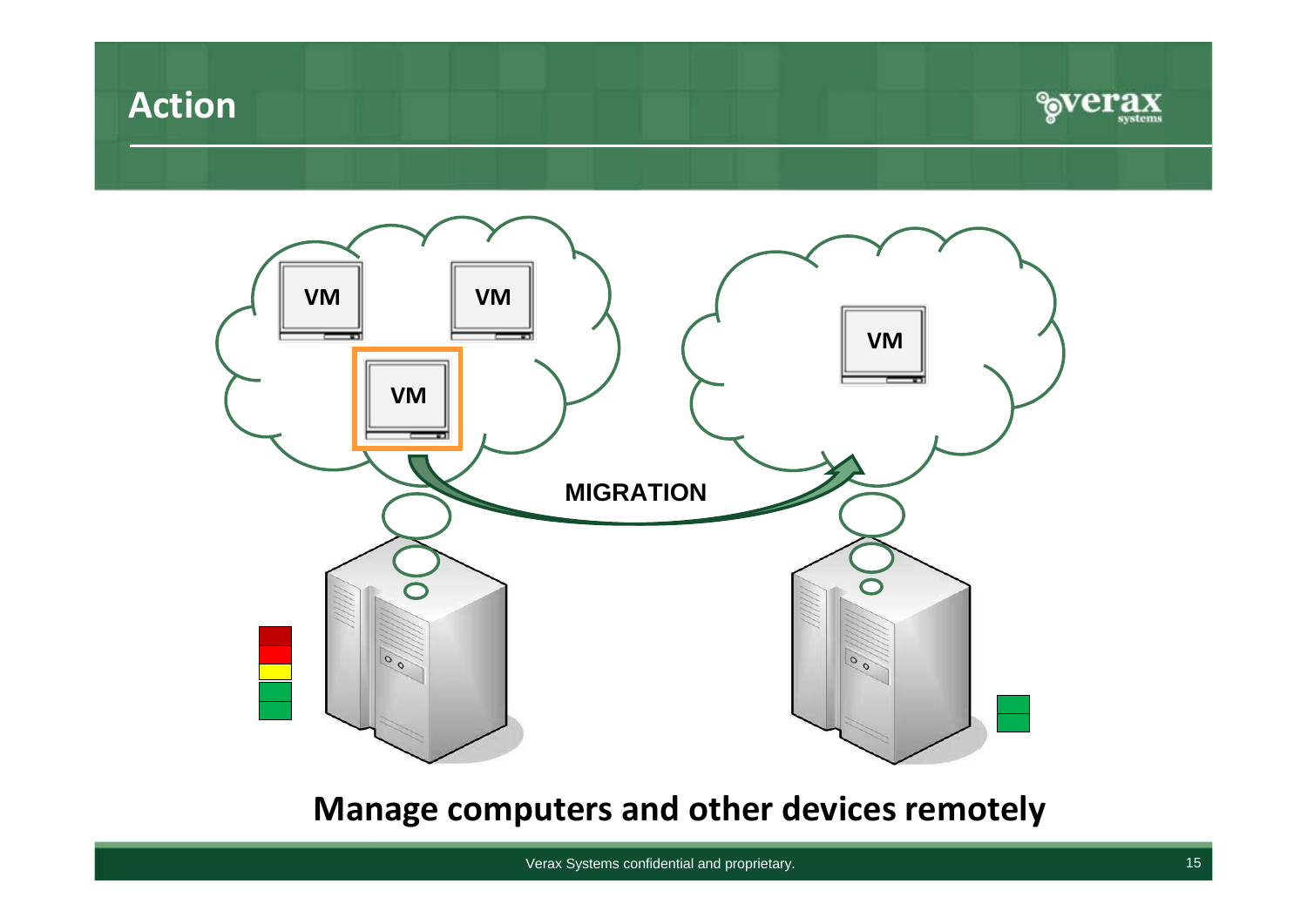

#### **Manage hardware and software with automatic rules to reduce human involvement.**

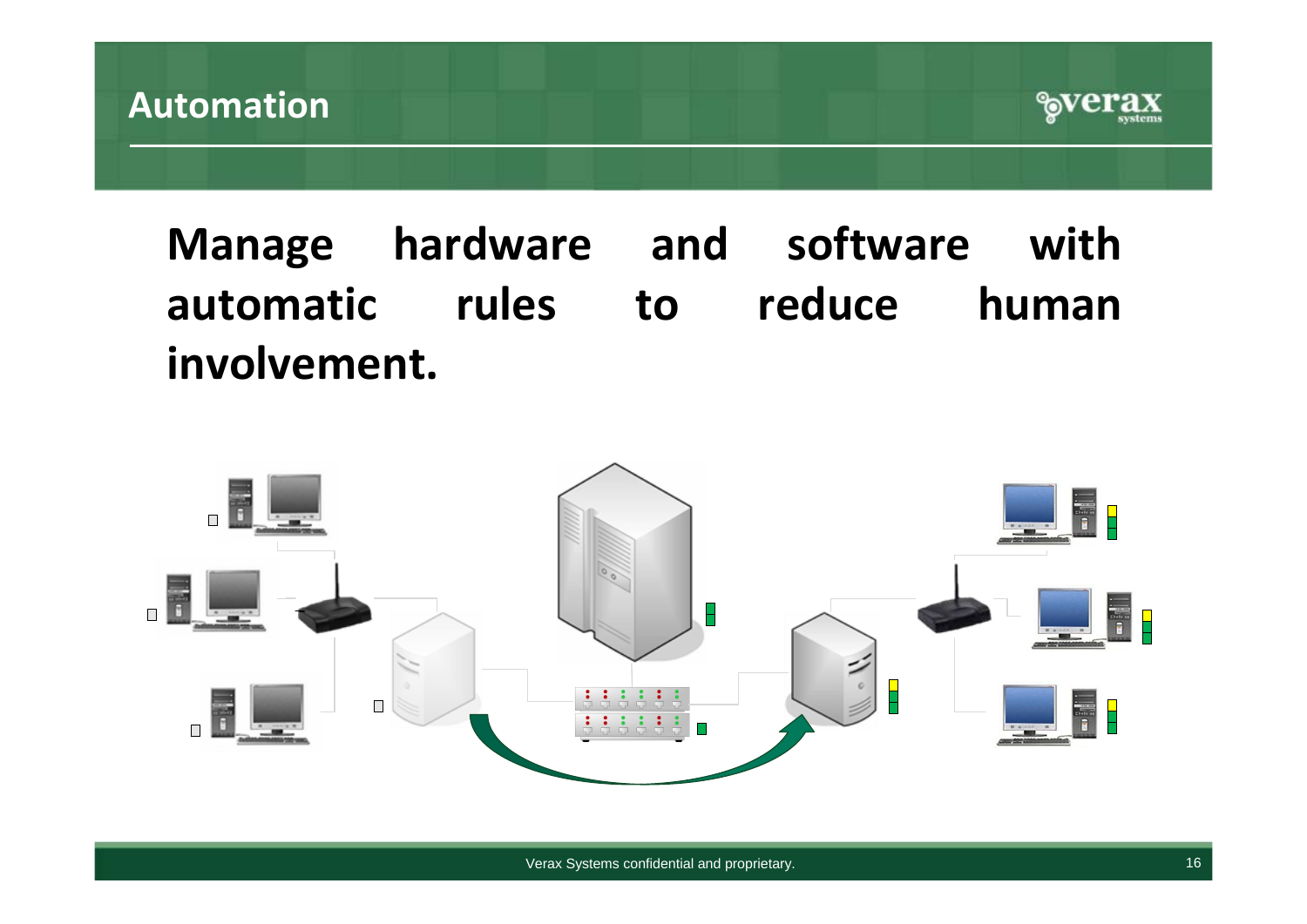#### **Energy consumption measurement**



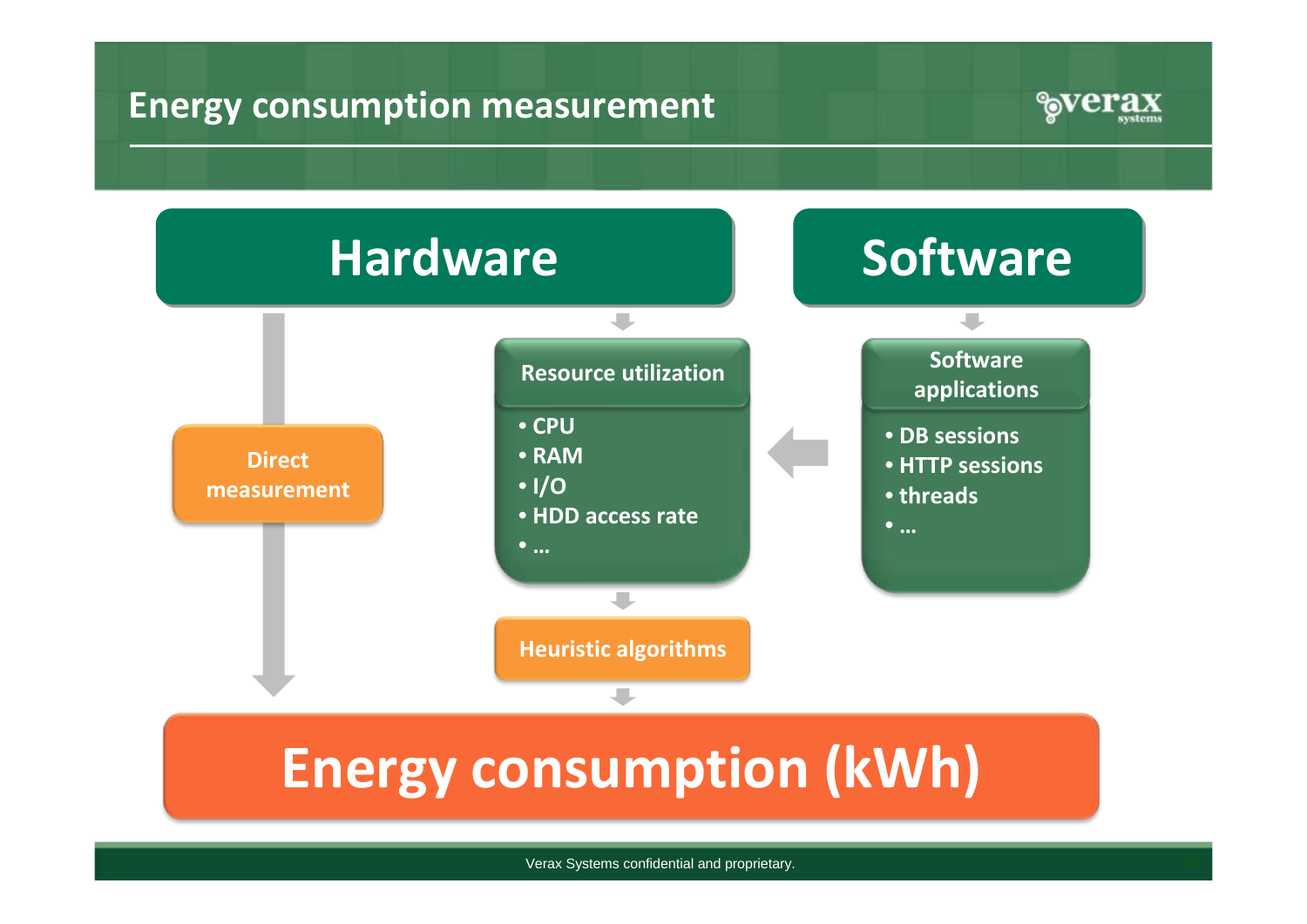

- **Holistic approach (hardware & software levels)**
- **Non‐intrusive approach (extra meters not required) ‐ heuristic algorithms where direct measurement impossible**
- **Advanced multi‐criteria decision support system (including complex simulations)**
- **Remote energy saving actions**
- **Implementing energy saving policies automatically (human involvement reduced)**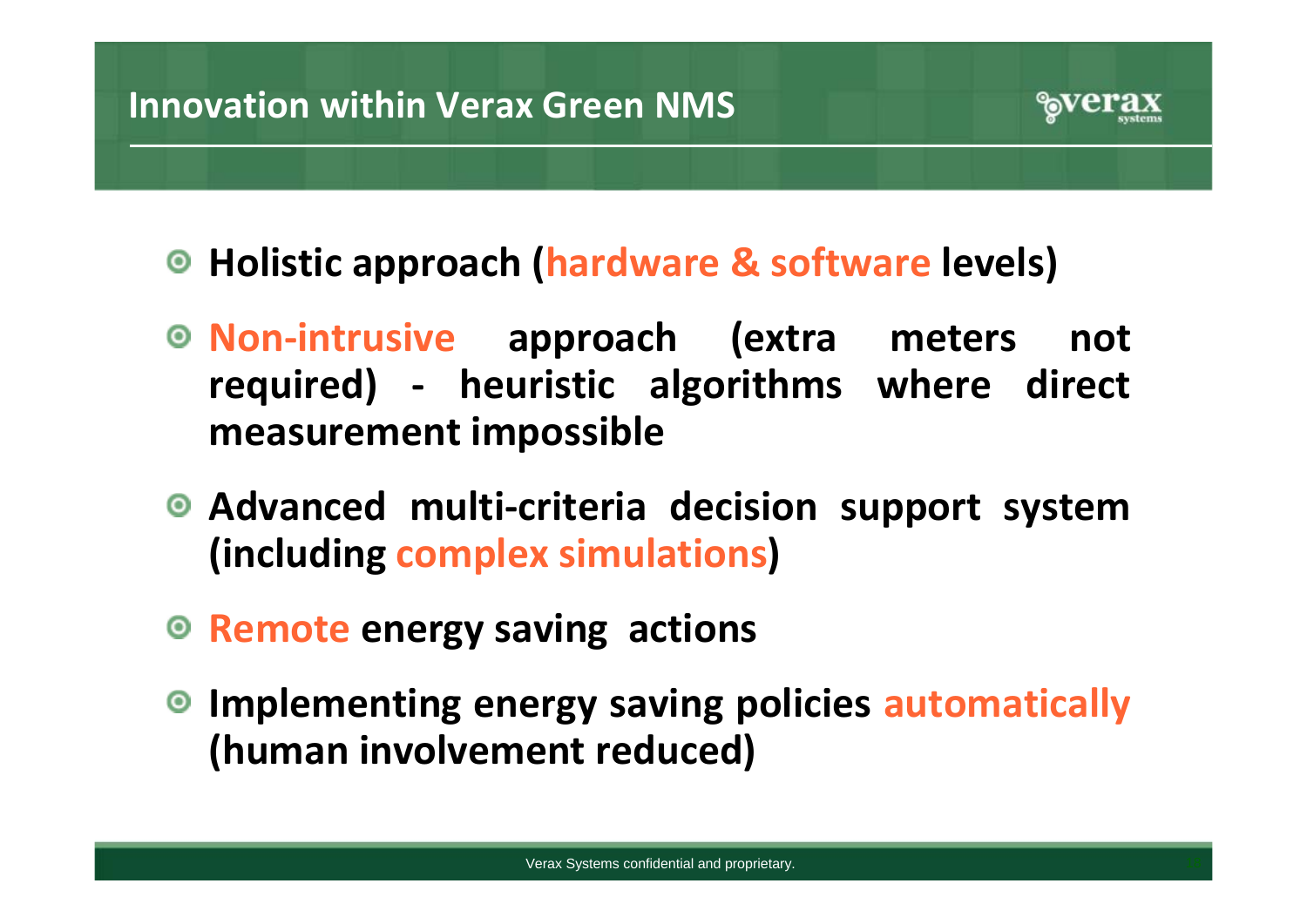

# **Next steps?**